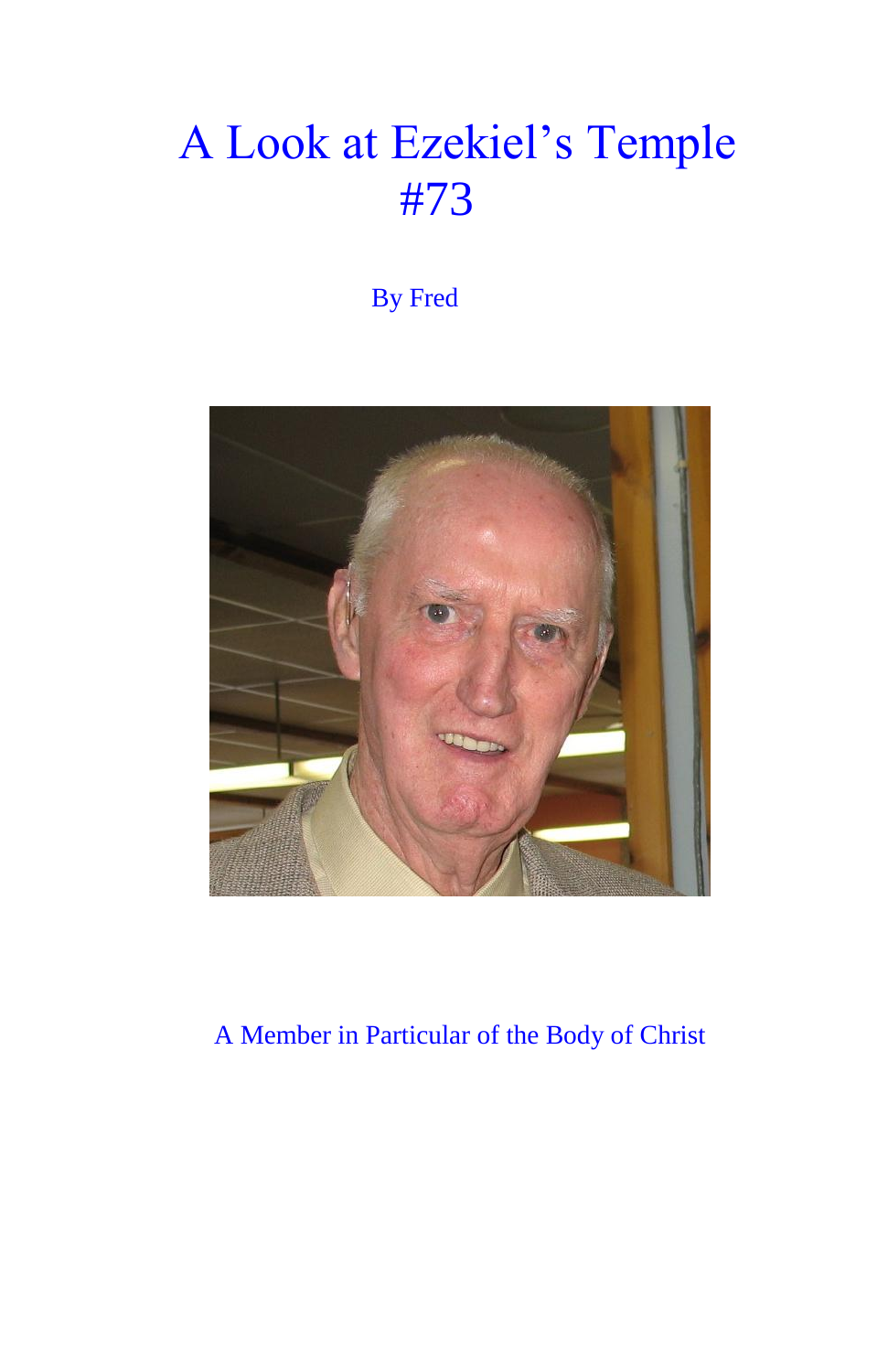In this study we find, in researching commentaries and other writings, a vast difference of opinion in just what Ezekiel's Temple is, and/or what it represents. There are opinions that the Temple is the Millennium Temple which the Jews will build during the millennial reign, in which the Levitical/Aaronic ministry will be re-established along with animal sacrifice also being restored. You go from there into some of the most varied opinions of what will be going on during the next millennium.

I guess if you don't believe that Jesus is the Messiah they were waiting for, believing for, their prophets prophesied about, the Psalms sang about, then you can understand why the Jews could come up with their view that the Messiah is yet to come and will need a Temple to reign from for the next thousand years.

But where do all the "Christian" ideas come from concerning the "Millennium Temple". There are more opinions in Christian circles about the next thousand years than Quakers got oats. What allows me to share my view is the scripture that says:

**1Co 8:2** And if any man think that he knoweth any thing, he knoweth nothing yet as he ought to know.

So my view of Ezekiel's Temple will be just that, my view.

From the years of sitting under teachers of the Word in all three realms, the Outer Court, the Holy Place, and for the last forty some years in this third feast move of the spirit, you can't help but get some ideas of what just might be going on during the Millennium Reign of Christ in the seventh day.

There are verses that can give us some thoughts on the subject.

Act 7:48 Howbeit the most High dwelleth not in temples made with hands; as saith the prophet,

The context of that verse is a deacon, Stephen, giving the learned ministry in the synagogue, who are disputing with him, a history lesson. It looks like he has their attention and interest until you get to verse 51, where Stephen lets them know they are the ones who are in jeopardy. The heavens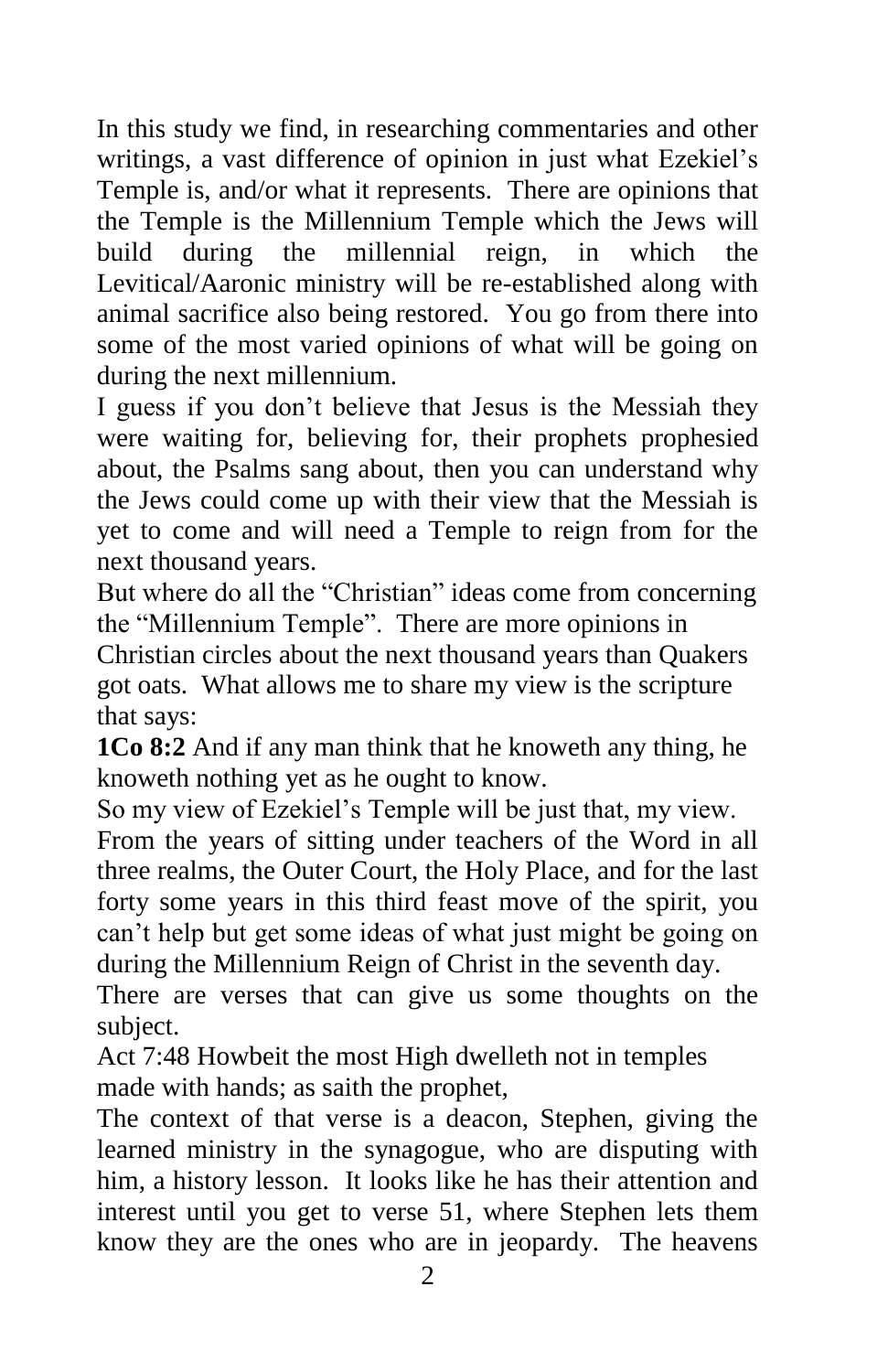opened to Stephen and he sees Jesus standing at the right hand of God. What a view to have as he gets stoned for speaking the truth, asks the Lord to receive his spirit, and also asks that this sin be not laid to their charge. This had to have had a tremendous impact on a young man named Saul.

How do you get a temple built without hands?? Remember what Mary said to Gabriel when he told her she was going to have a son and to call his name Jesus??

**Luk 1:34** Then said Mary unto the angel, How shall this be, seeing I know not a man?

This Adamic mind cannot begin to understand how anything can get done without man's hands doing it. The concept that God's Spirit begins to move, then His voice speaks, and built into the Word He speaks is all the creative power and ability to accomplish what He spoke. That concept defies everything man has ever learned, thought of, conceived, read about, imagined in his mind. It comes against everything that man is. Which is why we have all the varied views on the Millennium Temple, man's mind gets in the way of believing that God is going to build Himself a house, (Temple) because He knows man could never build one in which He, in His Holiness, could be compatible with, and live forever in.

To lay some foundation for this study, we'll look at some dwelling places man did build, under the direction of God, by the way.

God is omnipresent, omnipotent, and omniscient. He is everywhere, all the time, in everything. There is nothing God is not in, for He made everything that is made. How can you make a place to house a God like that?? But man, in his carnality, because he can't conceive of a God like that, creates himself a God, in his mind, that he can fit into a form or a building, to suit himself. The tragedy of that is, we have all these images of God all over the place, and the one we create looks amazingly just like us. So that God can fit into our concept of a building for Him. So we have thousands of denominational buildings to house God. We don't need any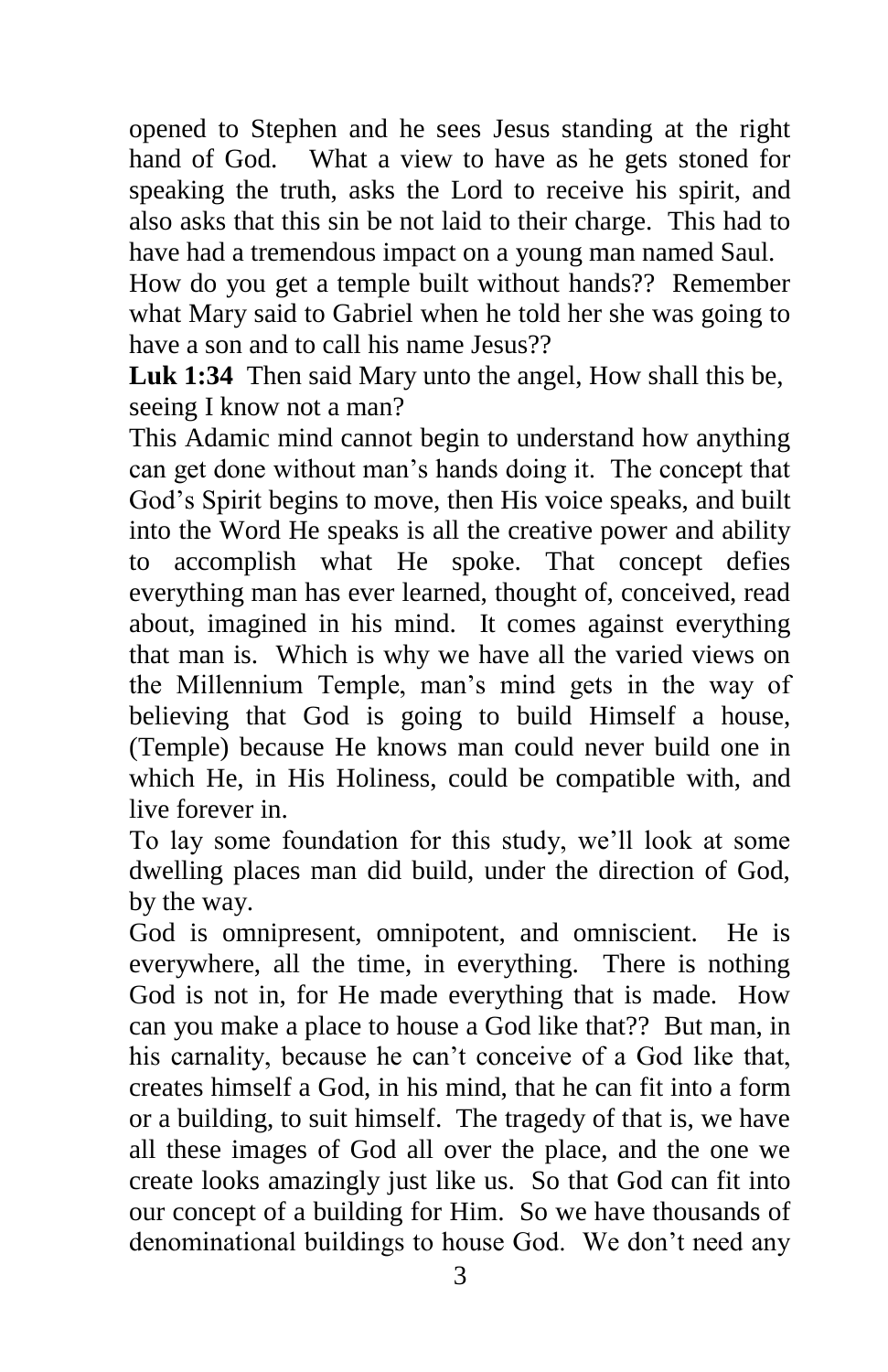more man made buildings for God. I believe God agrees with that thought, so He is building Himself a house.

We are given patterns to help us understand what God is looking for in a dwelling place for Himself. And He tells us to be sure we build according the pattern.

In the tabernacle of Moses, there is such detail in every part of that tabernacle, that sometimes it gets boring reading about it. But everything in that tabernacle has significance, and over the years the spirit of truth in this move has opened up to us some of the depths of truths that are there.

The three divisions of the Outer Court, the Holy Place, and the Holy of Holies. The Seven pieces of furniture. The various offerings associated with the tabernacle. The priests garments. All of these and more in Moses tabernacle has been revealed through the voice of many waters. The Gold=God's nature: Silver=Redemptive work of Christ: Blue=Sonship: Purple=Kingship: Scarlet= servantship & Death to Self: White Linen=Righteousness of saints: The coverings of the tabernacle: The anointing placed on be Bezaleel and Aholiab to do the work and to teach, The Urim and the Thummin, The Board and Bars. The precious stones. All these separate parts, once constructed, all just piled up on the sand in the shadow of Sinai. Can you imagine, each group of people who had worked at making all the various parts of the tabernacle, sitting around saying to each other, take a look at what we made. It's the most important part. Look at the gold. Another group saying, just look at these 100 sockets of silver, and on and on. But all of our individual works are worthless to God or anyone else. It's only when all the individual pieces are joined together with the rest and a corporate work is manifested, then the Glory of God could fill the tabernacle. What a glorious sight that tabernacle must have been out there in the desert. I've seen replica's of the tabernacle in Pennsylvania and Arkansas. Beautiful reproductions to give us an idea what it looked like. But we view it amidst all the other things that are around us. All our hugh buildings and all. But out there in the desert, we're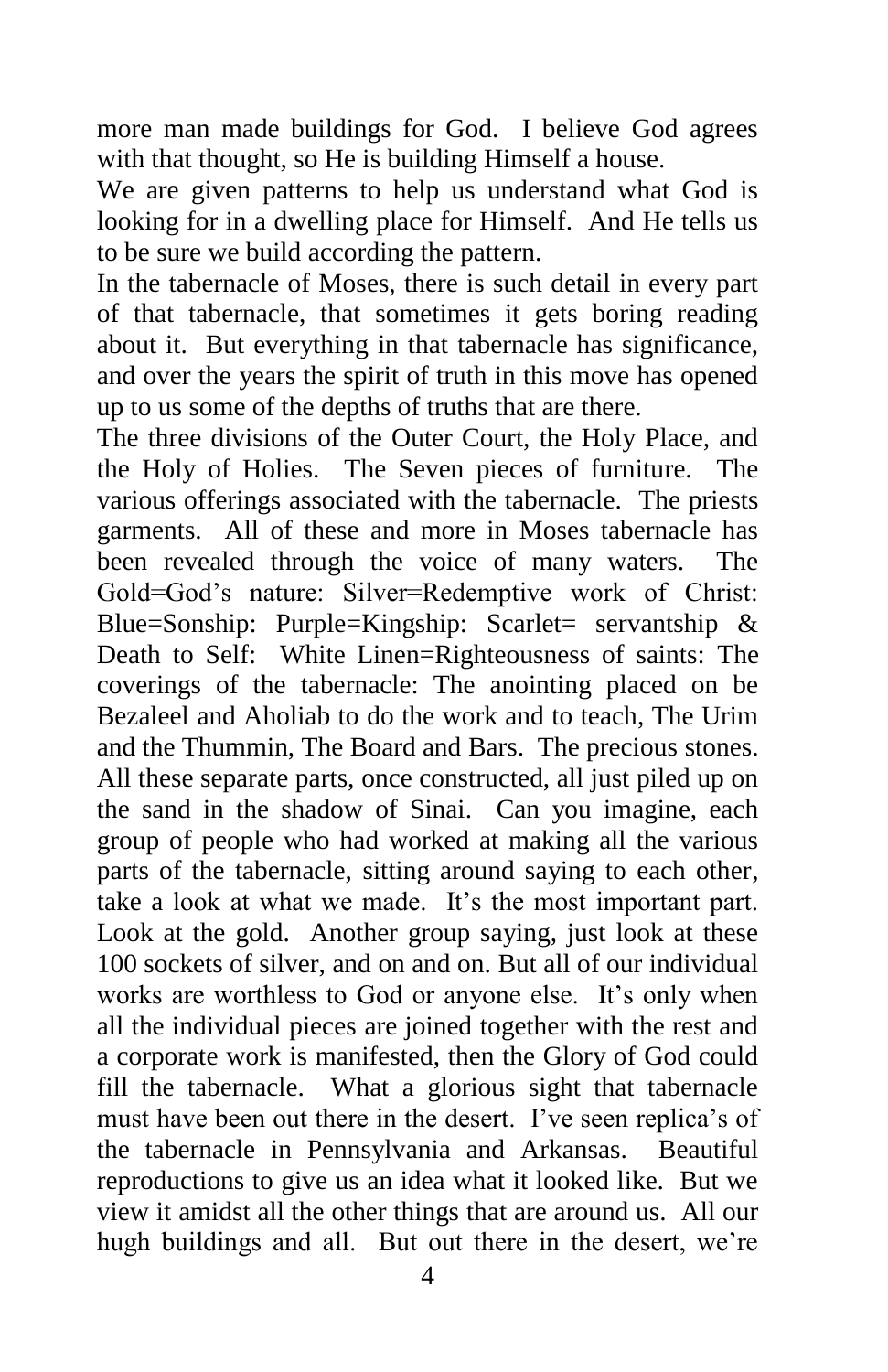talking about a building built by a bunch of slaves that were born with nothing and had no hope of having anything. But God's spirit moved, and hundreds of years before, God spoke to Abram and said;

Gen 15:13 And he said unto Abram, Know of a surety that thy seed shall be a stranger in a land *that is* not theirs, and shall serve them; and they shall afflict them four hundred years; 14 And also that nation, whom they shall serve, will I judge: and afterward shall they come out with great substance.

Abraham was still Abram. He had no seed, he had no people, he had no nation, and he hadn't gone anywhere, how could this be. The spirit moved and God spoke. In the word God spoke to Abram was all the anointing, all the power, all the foreknowledge, all the sovereignty in the Godhead to bring it to pass. When Exodus 12:36 says they spoiled the Egyptians, and then they went out and built a tabernacle, we tend to think of it as a little tent out there that could be put up and taken down like one of our pup tents. But take a closer look and you'll see it took six wagons to carry the tabernacle, plus what certain priests carried. There was over nine ton of metal alone of gold, silver, and brass. The 100 sockets of silver alone weighed around 95 pounds apiece. This was no little building, even though it was temporary. And they moved it numerous times.

With all the types and shadows, with all the beautiful pictures of truth God revealed in that tabernacle, it was not what God was going to dwell in for eternity. Right now, no one can find any of the furniture or any other part of the tabernacle, and many groups over the centuries have tried to, because when God is through with something, He sees to it that it disappears.

You all know the story of Israel being at war with the Philistines starting in 1Samuel 4 and following. When Israel was being defeated Hophni and Phinehas the spoiled sons of Eli took the Ark of the Covenant out of its place and put it before the Philistines thinking it would bring victory to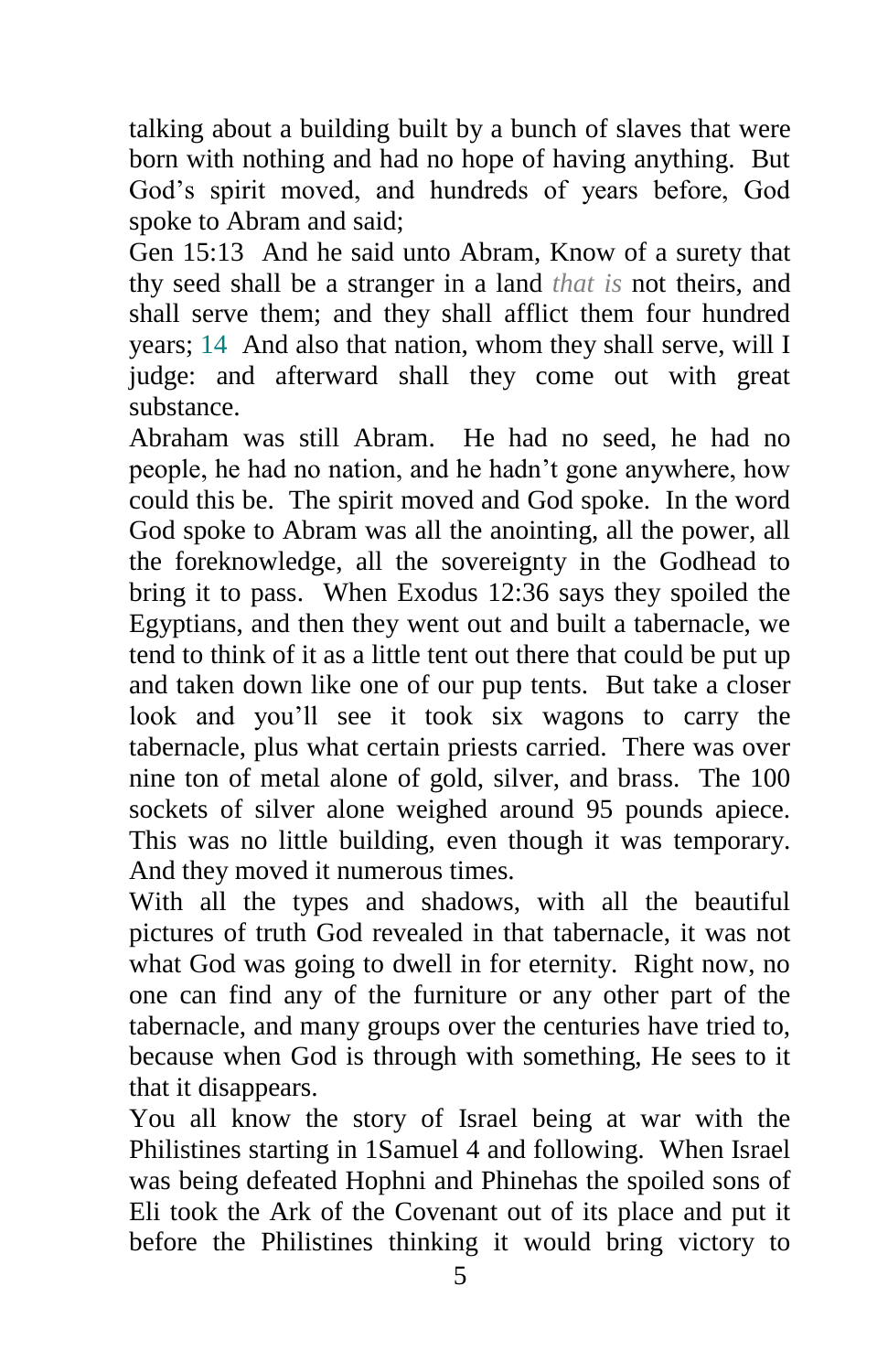Israel. They meant well, but God would never allow His Name to be profaned through the use of His name, (which is one of the things the ark speaks of) by the likes of those two. So the ark went out of Moses tabernacle never to return. It might be worth mentioning that the Israelites kept right on having church in the tabernacle even though the presence of God was no longer there. Point being, you don't need God to have a church meeting. All you need is a form, but that form denies the power thereof.

The ark was with the Philistines seven months and when God got through dealing with them, all they wanted was to get rid of the ark. The natural man cannot stand anywhere near the presence of God, not even an object that represents it. The ark goes then to Kirjathjearim for twenty years. King David goes to fetch the ark up to Zion but he doesn't move the ark according to the Due Order, and the ark ends up in the house of Obededom for three months. You see, David had made a tent to put the ark in in Zion and wanted the ark there. David finally realized just how Holy the ark was and found the Due Order for carrying it. Good intentions are not enough, we still must do things God's way. So David finally gets the ark to Zion where it was called "David's Tabernacle". Here there was no Moses Tabernacle ritual. No altars and furniture and all the rest of what God wanted in Moses Tabernacle. Just a plain tent where man could go and inquire of God. The Levitical priesthood was there, the praisers were there. David could put on the ephod and speak to God there: 1Samuel 23:9-10—1Samuel 30:7-8. But God had another building He wanted built to house His ark in, and so He gave David the pattern for what became Solomon's Temple. Solomon built it according to the pattern and then the ark could move into it.

2Ch 5:1 Thus all the work that Solomon made for the house of the LORD was finished: and Solomon brought in *all* the things that David his father had dedicated; and the silver, and the gold, and all the instruments, put he among the treasures of the house of God. 2 Then Solomon assembled the elders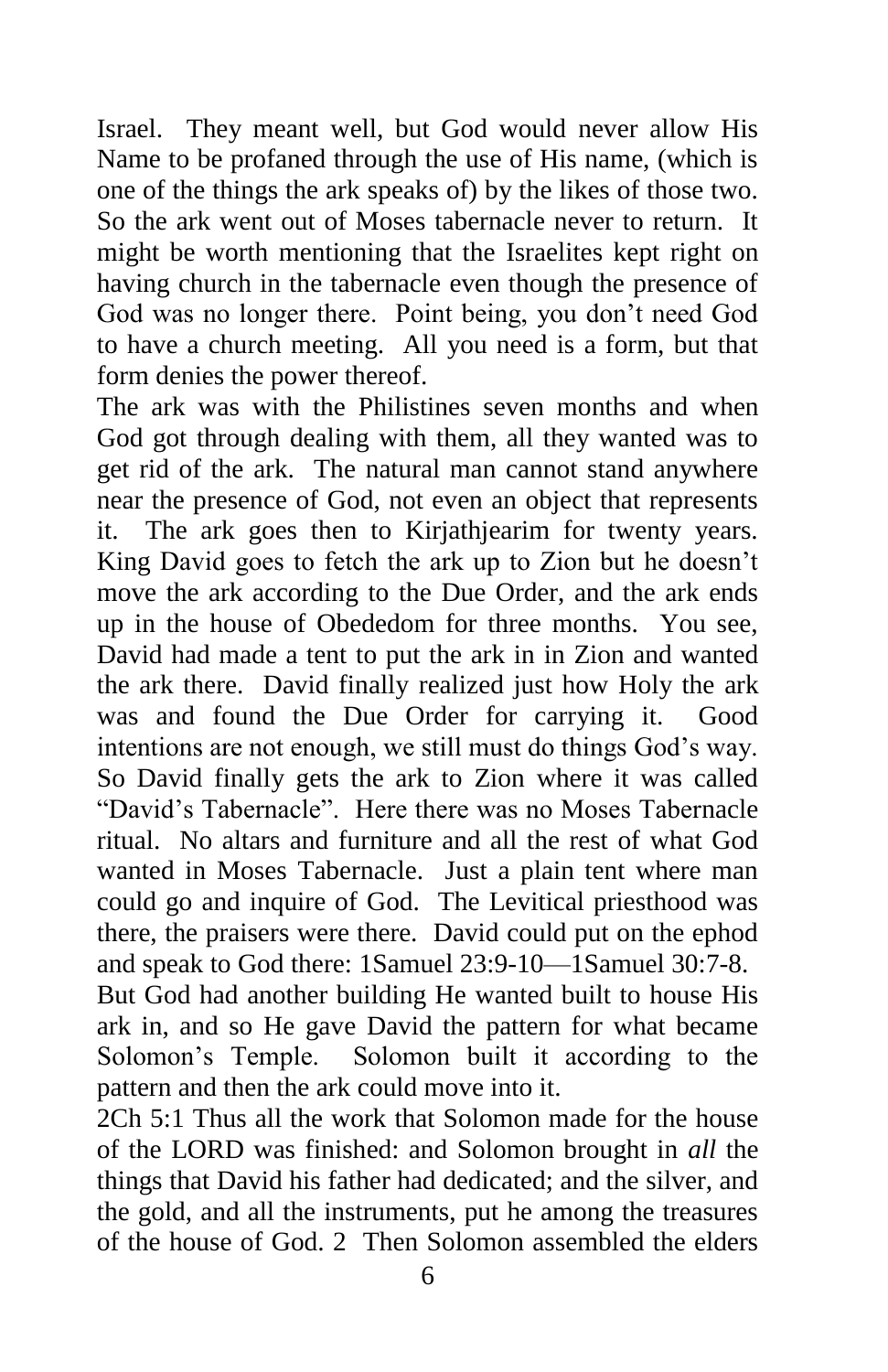of Israel, and all the heads of the tribes, the chief of the fathers of the children of Israel, unto Jerusalem, to bring up the ark of the covenant of the LORD out of the city of David, which *is* Zion. 3 Wherefore all the men of Israel assembled themselves unto the king in the feast which *was* in the seventh month. 4 And all the elders of Israel came; and the Levites took up the ark. 5 And they brought up the ark, and the tabernacle of the congregation, and all the holy vessels that *were* in the tabernacle, these did the priests *and* the Levites bring up.

So now we have a Temple, a beautiful ornate Temple with not only the Ark, but all the holy vessels out of Moses tabernacle.

Solomon's reign, the most prosperous peaceful reign ever. More wisdom than any man till Jesus. But it also got destroyed. How could God let that happen. Look at Chapter 6 of 11Chronicles. Every need imaginable would be met if the people would just pray toward Solomon's Temple. They didn't even have to go there, just look toward it. What a picture of our being able to just look toward that Holy Temple, Jesus, and make our prayer in faith believing, and He will answer it. If you need scripture for Jesus being the temple, here: John 2:20

Of these three types the Lord gave us to teach us so many things concerning Himself and us, who are the Temple, look what it says He is going to restore or build again.

Amo 9:11 In that day will I raise up the tabernacle of David that is fallen, and close up the breaches thereof; and I will raise up his ruins, and I will build it as in the days of old:

Act 15:14 Simeon hath declared how God at the first did visit the Gentiles, to take out of them a people for his name. 15 And to this agree the words of the prophets; as it is written, 16 After this I will return, and will build again the tabernacle of David, which is fallen down; and I will build again the ruins thereof, and I will set it up: 17 That the residue of men might seek after the Lord, and all the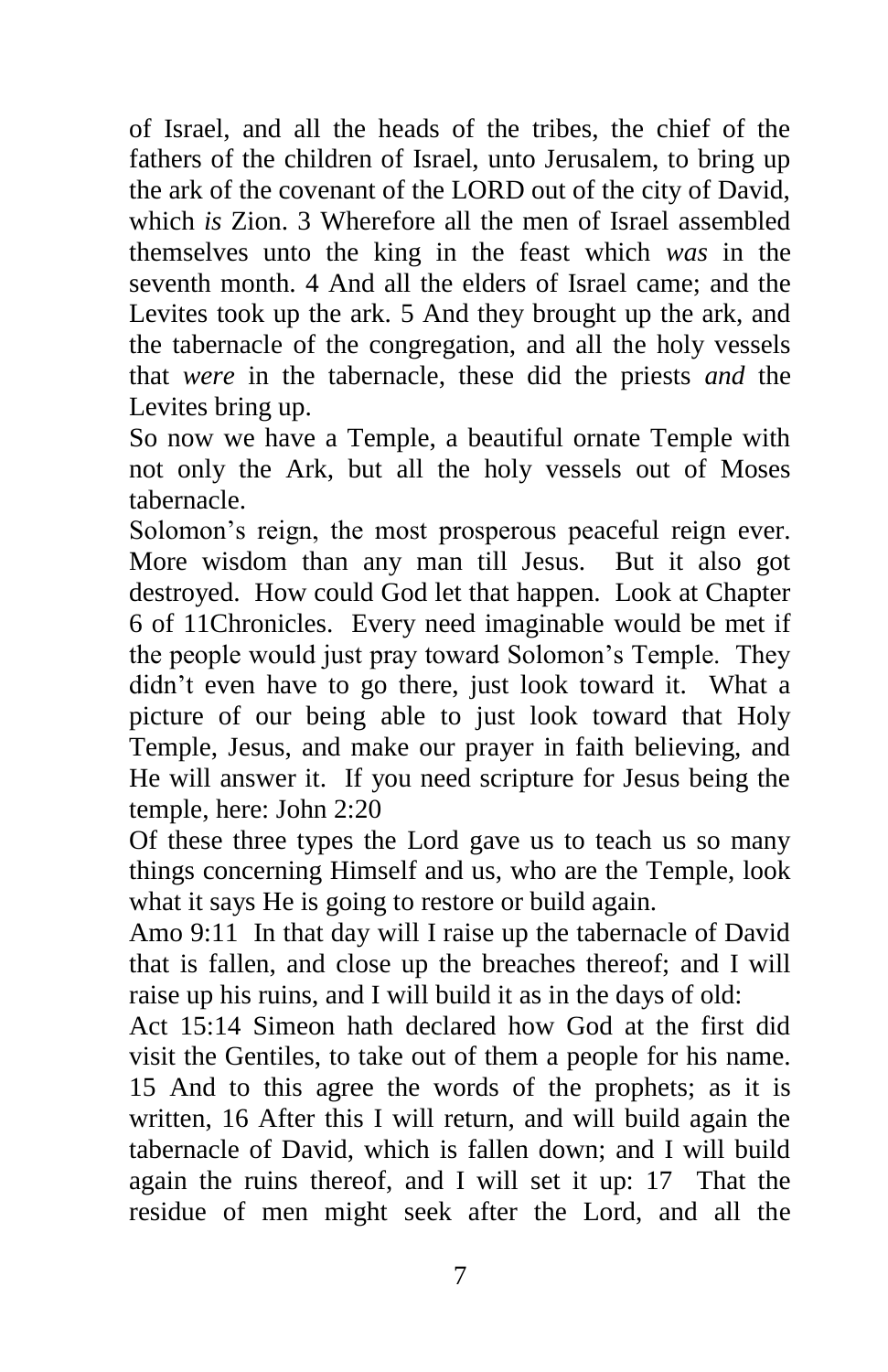Gentiles, upon whom my name is called, saith the Lord, who doeth all these things.

Why would God say in the last days He would build again the Tabernacle of David that is fallen down, and raise up the ruins and build it as in the days of old. Then James in Acts 15 quotes from Amos in the debate over bringing the church back under the law. I believe it's because the tabernacle of David is free from all the liturgy and pomp and ceremony of the man-made buildings and He wants a people back to the simplicity there is in Christ.

And so you can see why, in the early sixties, God began speaking to ministries like Bill Britton and Sam Fife that He was calling a people out of the old order churches with all their liturgy and pomp and seminary degrees, robed choirs and million dollar buildings, and just calling and choosing a bunch of people from every kindred, tongue, tribe, and nation. Out of every denomination and have them meet in tents, as it were, living rooms, store-front buildings, wherever, and cause an anointing to come upon them and call out of their midst a ministry that had a heart toward Him and His people. A ministry that was not going to go some place and be taught of the old order ministry, but would, like Paul, go out into a desert place and stay before the Lord until He revealed His Son in him. Then through the anointing enter into a third heaven/paradise experience where he is taught by the Father. A ministry that knows only the Holy Ghost can really teach anyone anything.

What is all this for?? To prepare a people for the Millennium reign of Christ right here on planet earth.

He gave a five-fold-spirit ministry for the perfecting of the saints, for the work of the ministry, and the edifying of the body of Christ, until we all come to the unity of the faith and the knowledge of the Son of God, unto a perfect man, unto the measure of the stature of the fullness of Christ.

What is this for?? To qualify us for the First Resurrection. My definition of perfection is living without sin while you can yet sin. I believe this was the state Jesus was in prior to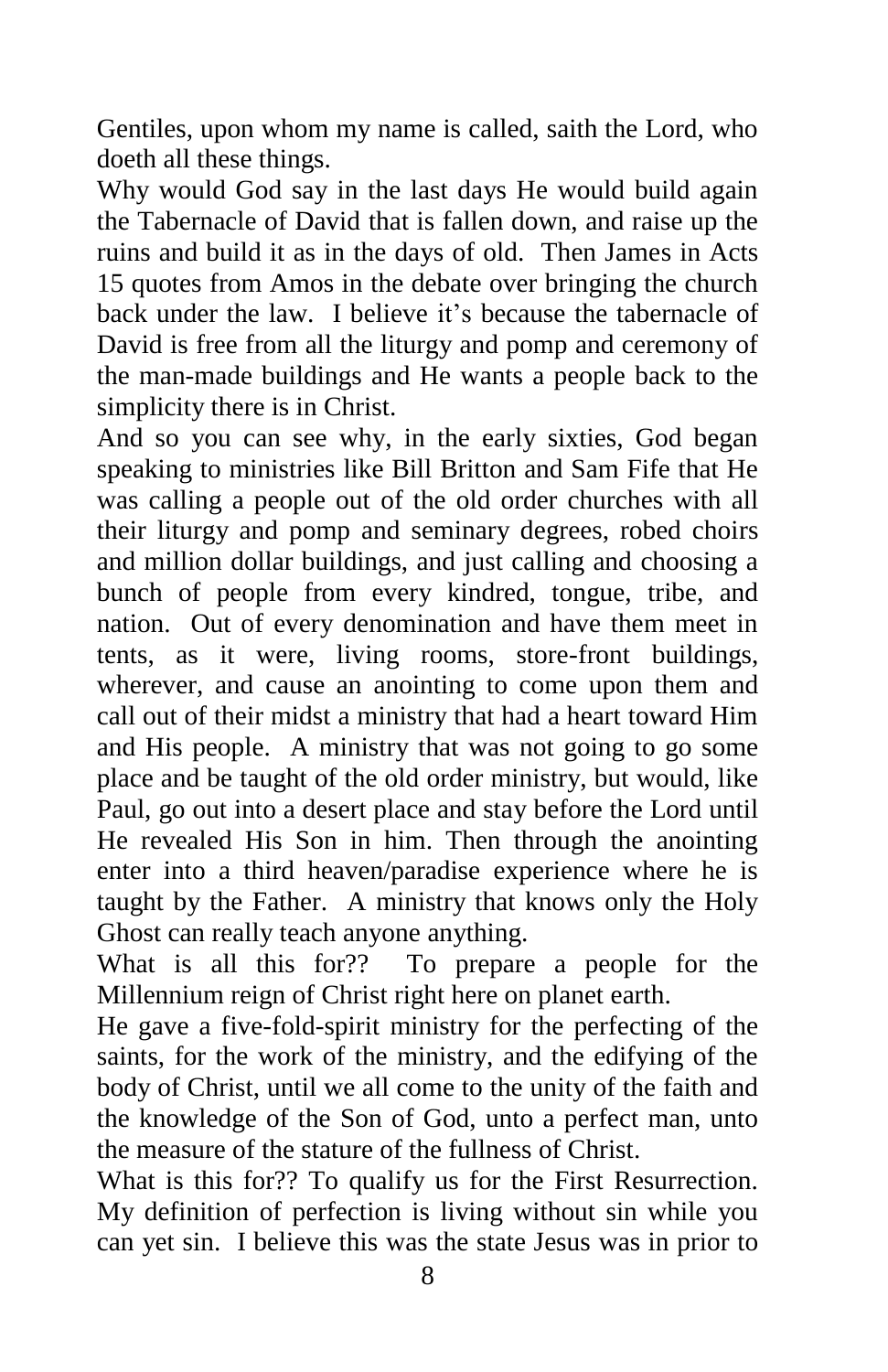His resurrection. We have a proving to go through before God and man, a meeting of conditions that are required to show who we love, God or ourselves. There is a three-fold death we must go through in order to die the right kind of death.

We die to the law--We die to sin--We die to self.

When you look in Matthew 16, Jesus tells His disciples that they must deny themselves, take up the cross, and follow Him if they would come after Him.

Then they would have to lose their life to get His life.

To help us see the progression here, we need to go back in the earlier chapters of Matthew. No one, when they first come to Jesus, have the knowledge, let alone the willingness to deny himself. So—

In Matthew 4 as Jesus is walking along the Sea of Galilee, He sees Peter and Andrew and simply says, "Follow Me". If He had said to them to deny themselves, He would probably get hit with a fish. They wouldn't have known what He was talking about. Immediately they left their nets. Then He finds James and John and says follow Me. Immediately they leave there ship and father and follow Him. Matthew 9:9 Jesus tells Matthew, Follow Me, and he did. What Jesus was preaching at that time was "Repent, for the Kingdom of Heaven is at hand".

Later, in Chapter 10 of Matthew starting in verse 37-39 He says take up your cross and follow Me. He is adding to the requirement of being a disciple, for look what He's preaching now. If you love father, mother, son, daughter, more than me, you are not worthy of me. This is the cross principle working in you.

Luke 14, starting in verse 26 and following, He makes it even clearer. Hate father, mother, wife, children, and your own life, you can't be His disciple. If you don't take up your cross you can't be His disciple. If you don't forsake all you have, you can't be His disciple.

And He hasn't even gotten to denying self yet. That comes in chapter 16 of Matthew, starting in verse 24 and following.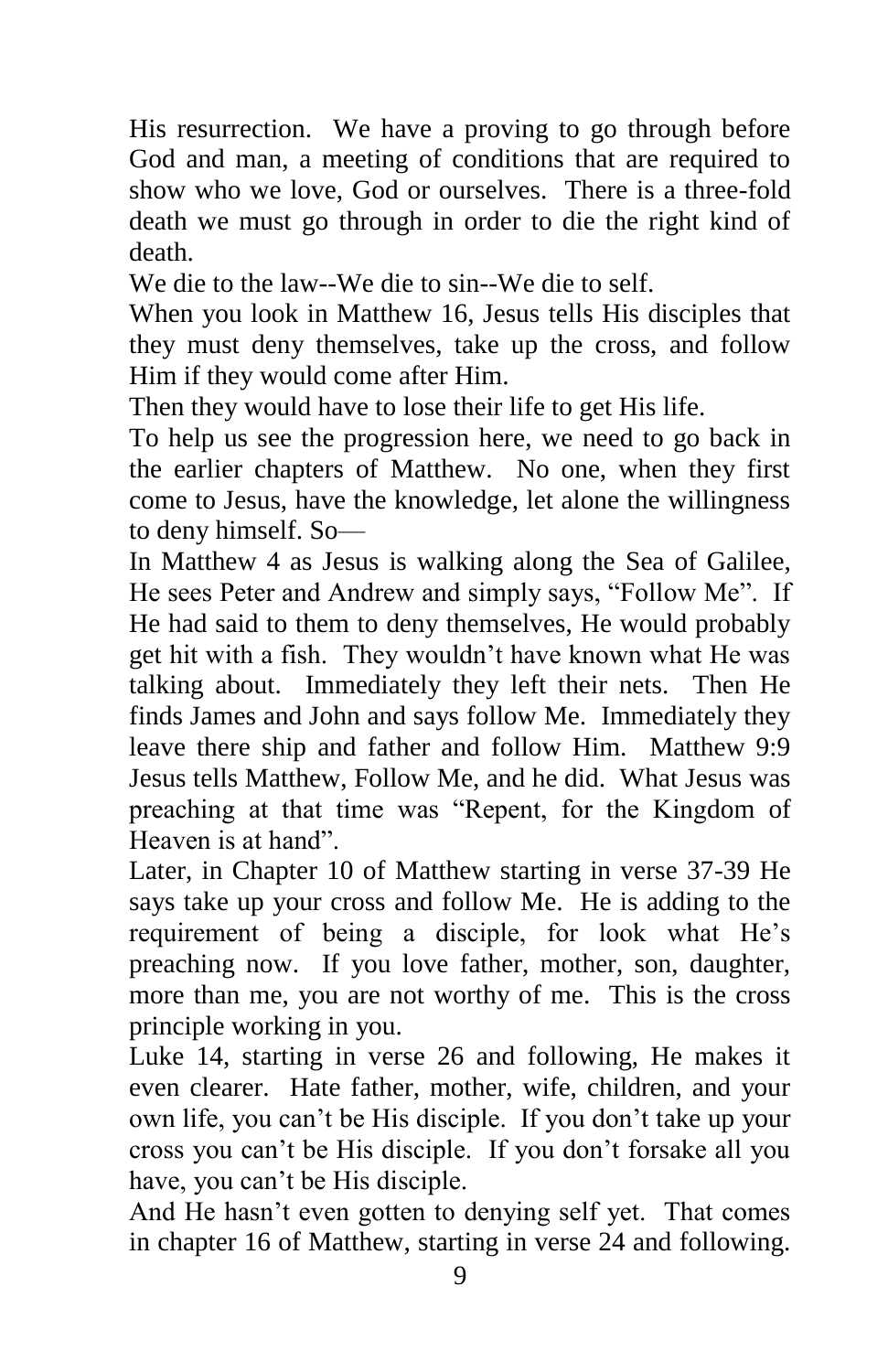If any man will come after me, let him deny himself, take up the cross, and follow me. He never stops requiring the former things, He just adds more, as we grow and are able to handle it. That word deny has many meanings, deny utterly, disown, abstain, separation, departure. And look what He's preaching when He lays that requirement on them.

Verse 21-Jesus starts preaching He had to go to Jerusalem, suffer many things of the elders and priests and scribes and be killed, then raised the third day. Whoa, lets just hold that now Jesus, be it far from thee. Old Peter had a light go on in him. He had just gotten the revelation from Father God that Jesus was the Christ, the Son of the living God. He already had committed himself to follow Jesus and take up his cross, and with that insight Peter got another revelation. If Jesus goes that way and I'm following Him, guess what, "This shall not be unto thee". Jesus told Peter a demon spirit was talking through him. Can you believe it, Peter being taught of the Father in verse 17, backslides by the time he gets to verse 22. That's how thin the line is between being in Him and being in the flesh, (self-preservation).

And so, to get us ready for coming events, Jesus keeps us aware of what He said in John 14.

Joh 14:1 Let not your heart be troubled: ye believe in God, believe also in me. 2 In my Father's house are many mansions: if *it were* not *so,* I would have told you. I go to prepare a place for you. 3 And if I go and prepare a place for you, I will come again, and receive you unto myself; that where I am, *there* ye may be also. 4 And whither I go ye know, and the way ye know. 5 Thomas saith unto him, Lord, we know not whither thou goest; and how can we know the way? 6 Jesus saith unto him, I am the way, the truth, and the life: no man cometh unto the Father, but by me.

Jesus says, I am the way, no one gets to the Father but by Me. That doesn't mean by  $J E S U S$ , it means by the way you have seen how I live. John asked Him early on where He lived, Jesus said, "Come and See". What John and the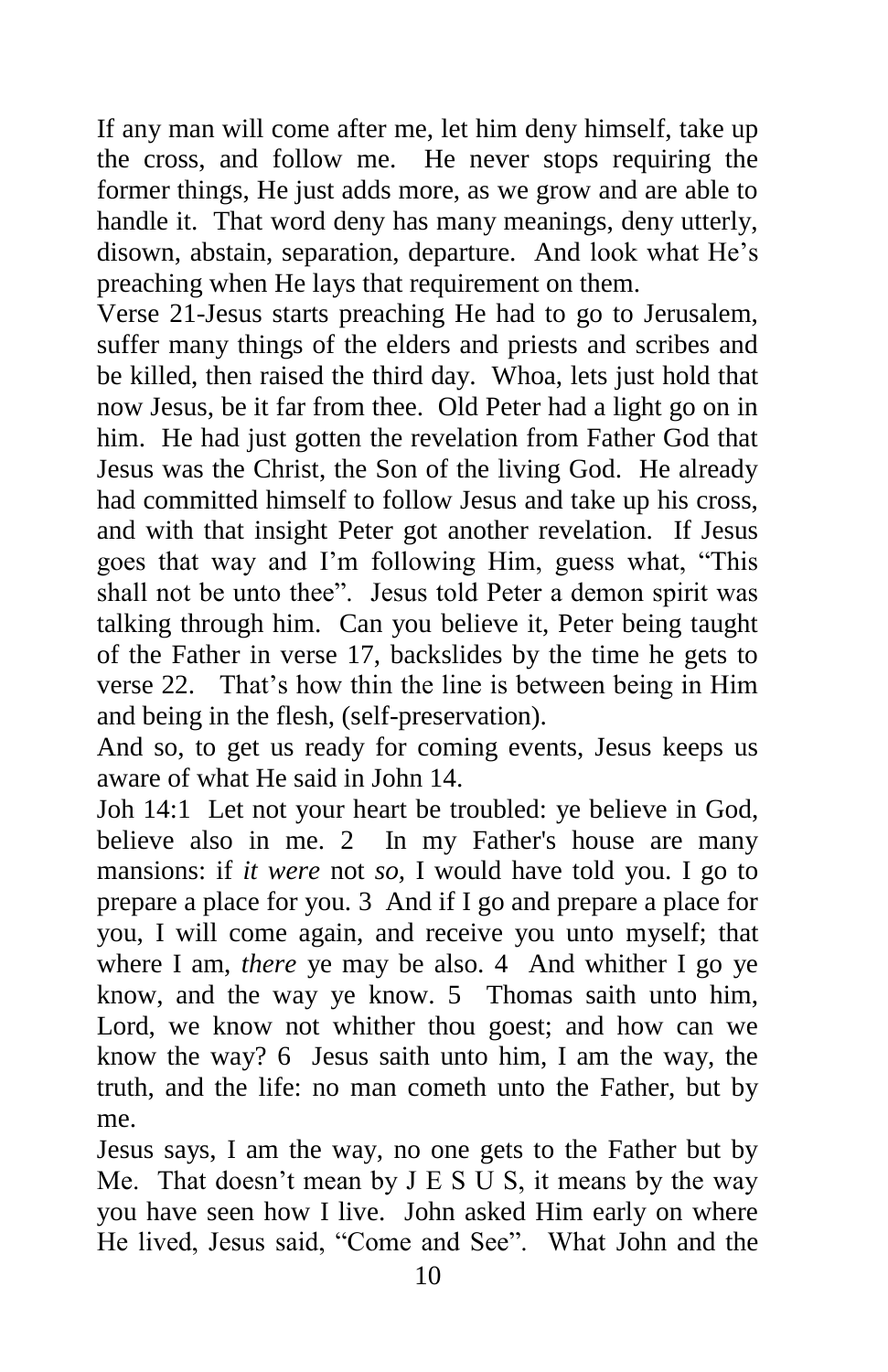others saw was that Jesus lived in heaven while walking around the earth. John 3:13

In that realm you are dead to the law, to sin, and to self.

And it takes place right here, as a qualifier, if you please, for the first resurrection, upon whom the second death will have no power, and we'll rule and reign with Him.

And this brings us to Ezekiel's Millennium Temple, which Temple you are, **IF.**

1Corinthians 3:16 and many other verses confirm that that is God's plan for you, to be His eternal everlasting holy temple upon the earth, as a manifestation of who and what He is. To show forth the image and likeness of the Godhead, that prophesied of you way back there in Genesis 1:26. He first had to bring forth Jesus in His likeness, then out of Him, His body, then God will have a man on the earth. Then, if you have heard Brother Buddy teach "The Plan of God", and you should, he clearly teaches that the three groups that get saved is first the man, then the woman, then the nations that are called by His Name.

I believe when that's all over, there will be a rapture, according to Proverb 2:21-22 and Proverbs 10:30.

What will be left in this new heaven and earth will be righteousness, without which no man will see the Lord.

So this Temple of Ezekiel is the only structure the Bible talks about that hasn't been built yet.

1Jo 4:17 Herein is our love made perfect, that we may have boldness in the day of judgment: because as he is, so are we in this world.

As He is, so are we, **in this world.**

Jesus was made without hands as a temple of God. Daniel speaks of Him; Daniel 2:34  $& 45$  as a stone cut out of the mountain without hands that hit the feet and destroys the image. That stone, (Jesus) that hit the feet of that image spoke of the Roman Empire that was the ruler of the known world in the days of Jesus, and the stone became a mountain and covered the whole earth.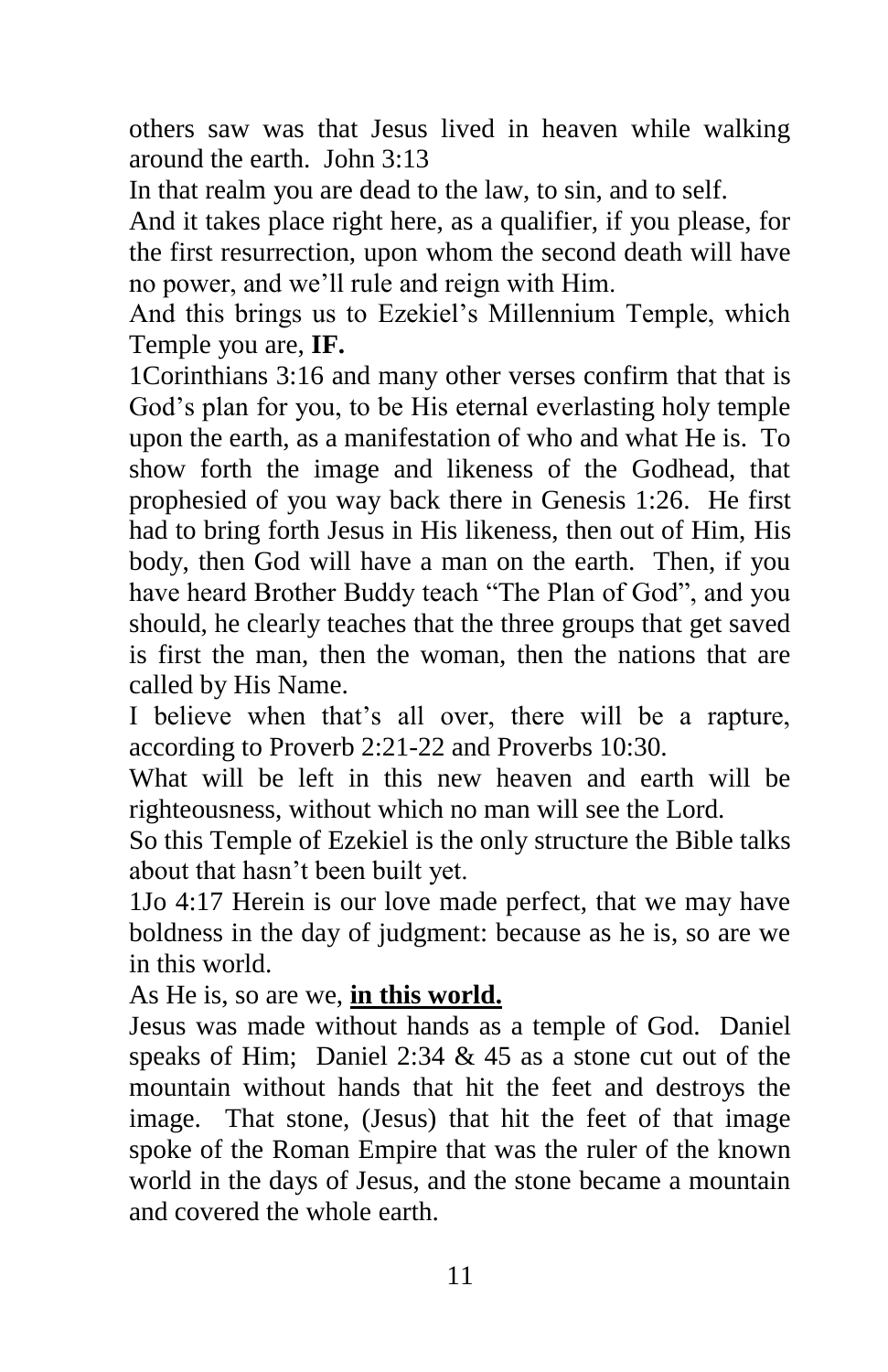That is speaking of a body of people coming forth that the Bible calls the Body of Christ, that will, by following Jesus all the way to the end, are saved by His life, (manifesting by the way the body lives) and through that able to resurrect, the second death having no power over them, and because of that, to rule and reign with Him, as His Holy Temple upon this earth.

This is what I see Ezekiel's Temple speaks of. An eternal dwelling place for the Most High God.

And this temple is being built without hands. How long have you heard the ministry exhort us that we need to be taught of the Father.

I would like to pass on a thought to you for your consideration.

We are first taught by Jesus as we follow Him as disciples.

Then we are taught by the Holy Ghost as we get into the Holy Place, with the shew-bread and candlestick.

But there is a golden pot of manna in the Holy of Holies that I believe is the word the Father will teach us. It was manna that was taken out of the manna that fell and was laid up in the pot. To me it speaks of a word that is hidden from us until we get into the Holy of Holies. A verse comes to me.

Pro 25:2 It *is* the glory of God to conceal a thing: but the honor of kings *is* to search out a matter.

Just as you and I couldn't see or be taught of the shew-bread when we were in the outer court, because it was hidden from us, it took a revelation from the Holy Ghost to make us aware that the Baptism of the Holy Ghost was available to us. And when it happened, the Bible became a new book to us. Why?? As a king we were now able to search out the matter. Even so, that golden pot of manna holds the last truths that are going to finish His work in us. Salvation is of God, and He is going to teach us the last truths to make us into that temple made without hands. Paul went into the Holy of Holies and came out another man. He saw and heard things that were not lawful to utter in his day. But now we are in this day, and God is going to open up to some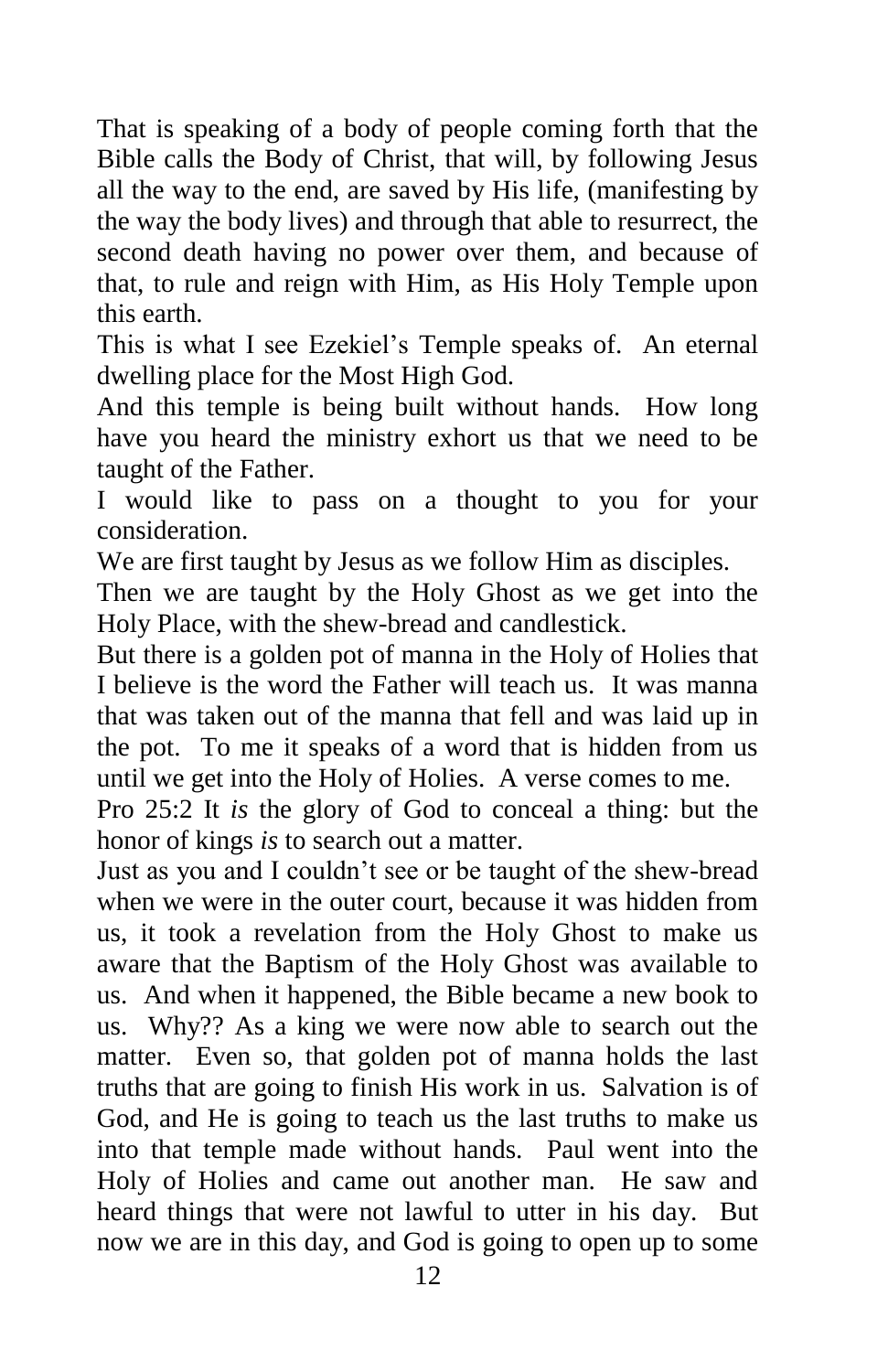overcomers by the blood of Jesus, who go into that third heaven/paradise realm and get taught of the Father.

That's how this Millennium Temple will be built without hands. God, by speaking His word directly into our spirits will change this corruptible into incorruption, this mortal into immortality, then shall be brought to pass the saying that is written, Death is swallowed up in victory, O death, where is thy sting? O grave, where is thy victory? The sting of death is sin; and the strength of sin is the law, but thanks be to **GOD,** which giveth us the victory through our Lord Jesus Christ. Hallelujah!!

We won't have the types and shadows in this Millennium Temple, we'll be the fulfillment of them all. Over the years He has been teaching a people all that's required to arrive at the end of your faith, even the salvation of your soul. He has also been getting us ready for our adoption, the redemption of our body. We who have the firstfruits of the Spirit are groaning within ourselves waiting!! How long Lord?? I think the answer is, hold steady my people, your salvation is a lot closer than when you first believed.

Ezekiel's Temple has no wall of partition. He's taken them all down. Ephesians 2:14

There is no Jew or Greek in this Temple, no male or female, no bond or free, but a new creation, a faith that works by love, we're all one, Christ is all in all, God is all in all.

There is no laver. Look at Ezekiel 36:24-27. The whole chapter tells us that God will do these things. About 25 times God says "I will" in this chapter. That's how we get built without hands, He does it.

No table of shew-bread. We have the Golden Pot in us.

No Candlestick

No Golden Altar of Incense

No Veil

No Ark of the Covenant

None of the ceremonial things you find in the other temples.

The reason for this, I believe, that this Temple speaks of a Priesthood after the Order of Melchisedec. Only God can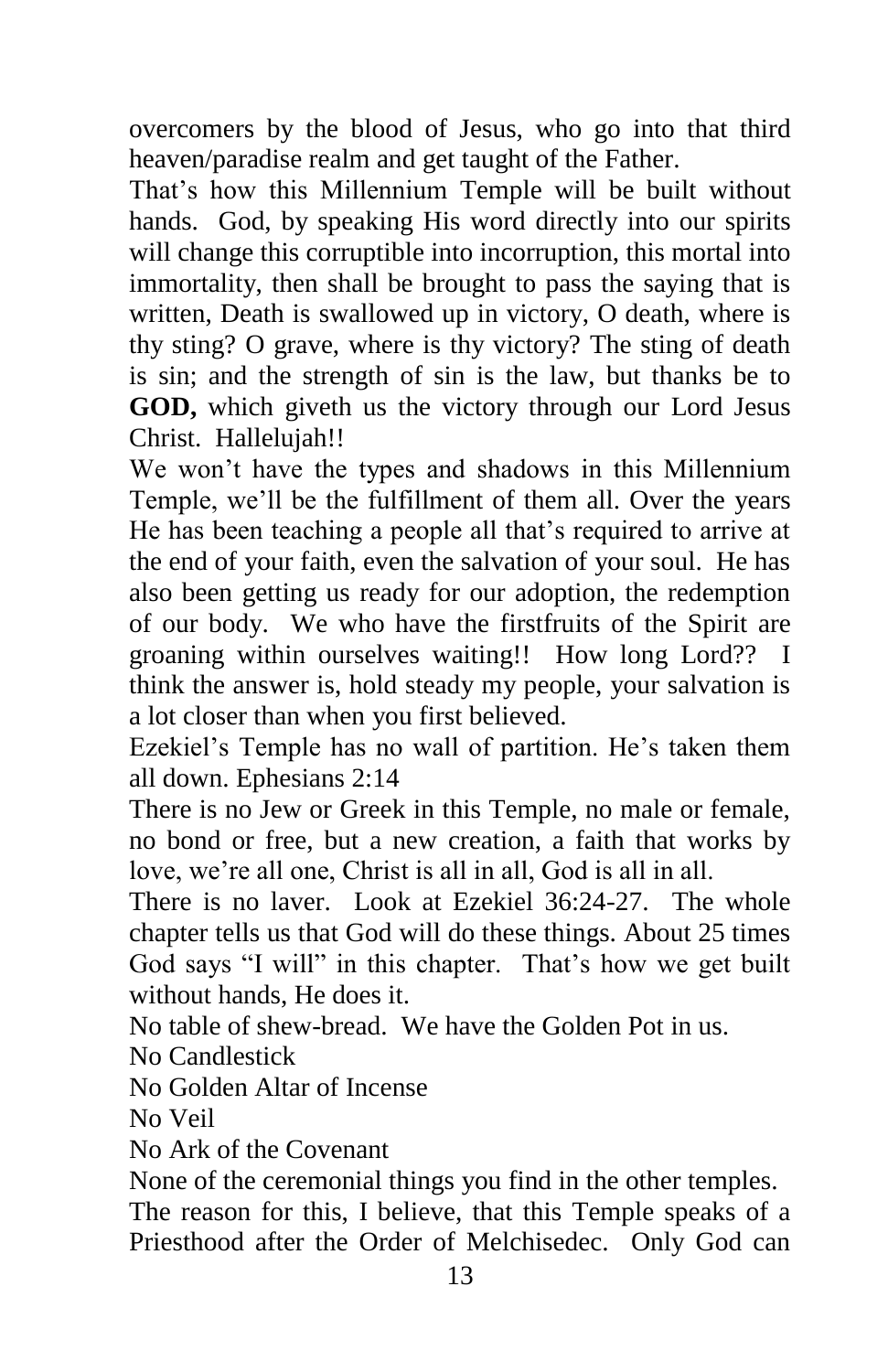make a temple, which temple we are called to be, that can last forever. He must have a people, a ministry, that won't keep changing by reason of death, but one made without father or mother, without decent, without beginning or end of days, nor end of life, not made after the law of a carnal commandment, but after the power of an endless life, made like unto the Son of God, abideth a priest continually.

All the types, all the shadows, are all fulfilled in this Millennium Temple, which temple you are called to be.

You see, this Temple is built all of wood. The altar is hewn stone. As you read Ezekiel chapter 40 through 48, what you find is wood. Palm trees with cherubim carved in them. Arches made of wood. No Gold covering this wood either. Why. This Temple is God's New Creation Man that began with Jesus as prophesied in Genesis 1:26. Also look at Rev.

Rev 3:14 And unto the angel of the church of the Laodiceans write; These things saith the Amen, the faithful and true witness, **the beginning of the creation of God**;

Jesus is all that God prophesied He wanted His creation man to be. And being created He brought many Sons into Glory to create a Body just like His. A New Creation Resurrected immortal Body.

A man that will be able to replenish, subdue, be fruitful and multiply, and above all, have dominion. This man/temple, will have the very nature of God in him. But to get there, there is a work that needs to be done. So what does God do, to work this wood into His image and after His likeness, He gets a carpenter.

Mar 6:3 Is not this the **carpenter,** the son of Mary, the brother of James, and Joses, and of Juda, and Simon? and are not his sisters here with us? And they were offended at him.

In the days of Jesus, carpenters were nothing like they are today. Today, whatever you need, you just go to a building supply store and buy it. In Jesus' day there were none of these stores. Another thing. Most sons followed their father in his trade. So chances are in Joseph's genealogy, his father, grandfather, great grandfather, and on and on, were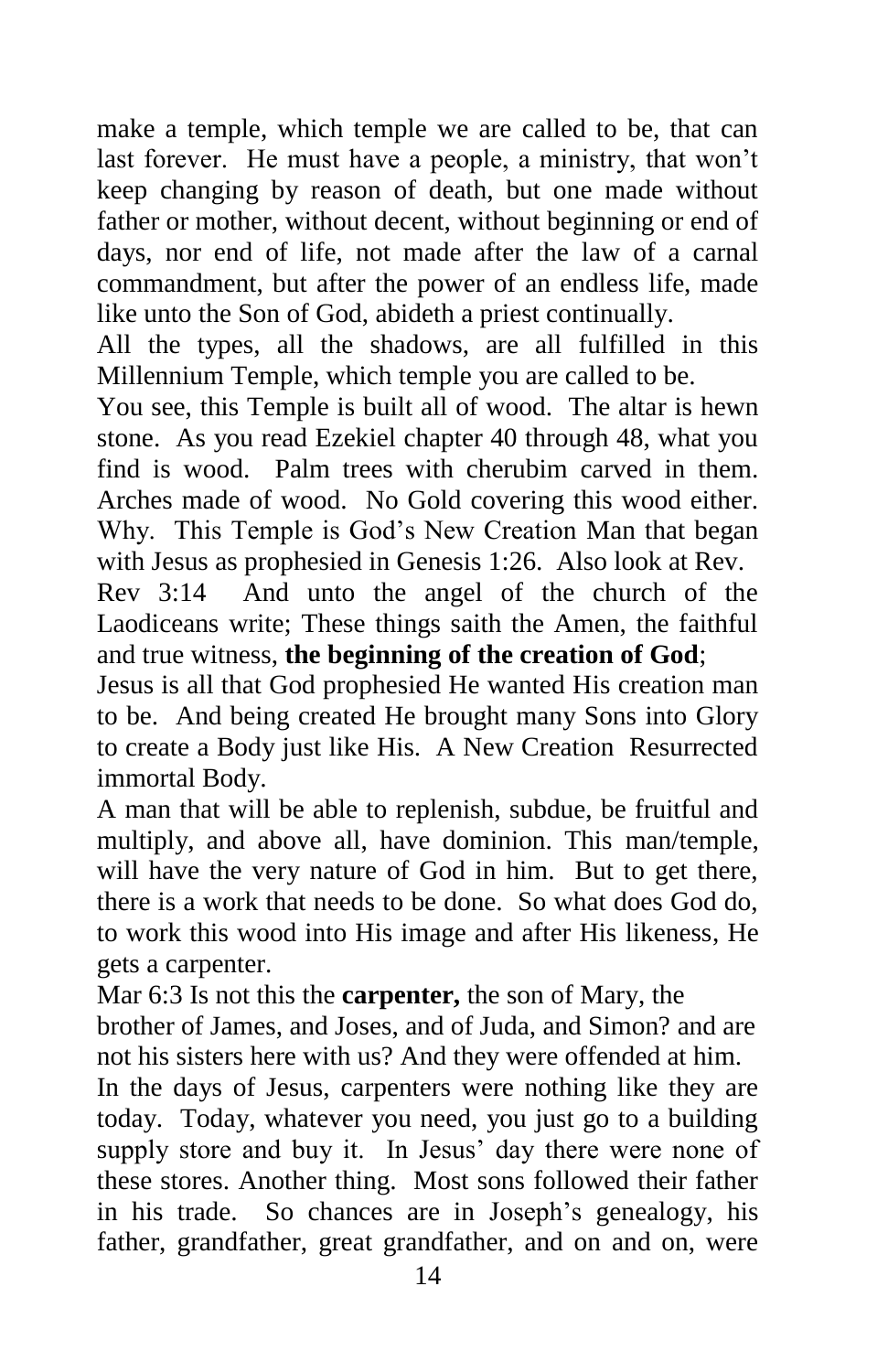carpenters. A good reason for this. In looking into this aspect, you find that many times a man planted the trees he used later on to build something with. It was not a rare thing for the man that planted, to have his son or grandson use that tree. Also, a man could shape the growth of a tree for a particular use, by bending it when it was young and tying it so it would grow a certain way. Can you see how the Lord works in your life? When the Bible says you were in Him before the foundation of the world, that He knew you before you were in the womb, what it is saying, He planted you as a tree. He molded you and shaped you for His purpose when it came time to build you into part of His Temple. Everything that ever happened to us has a divine purpose because He knew us and what He was going to use us for. So you can see why Jesus was a carpenter, one who works with wood.

It's one reason why we should try to not resist the potters hand.

We are referred to as trees of righteousness, the plantings of the Lord. Isn't it glorious!! But a tree that is just standing there swaying in the breeze like a palm tree isn't much good for anything except looks. So when your time comes, the carpenter cuts you down. Doesn't He know that you are a beautiful tree standing up there in all your individuality, soaking up the sun and letting the birds nest in your branches. Yes, He knows that and a lot more. He knows that if you just stay there all alone, even though you are surrounded by other trees, you are still anchored to the earth, so He must cut you down, in order for you to be useful. Then He has to strip you of your outer bark, your flesh life, your outer man that is your protection, and strip you of all your outward looks and beauty. Then He has to begin to saw and plane and gouge and chisel all the areas in your tree that He can't use in making you fit into His Holy Temple.

These arches are the kind that are supported by other arches. No one arch can stand alone, but the very nature of arches is that they support one another. To see the great cathedrals in Great Britain, like St Paul's, and see how the arches way up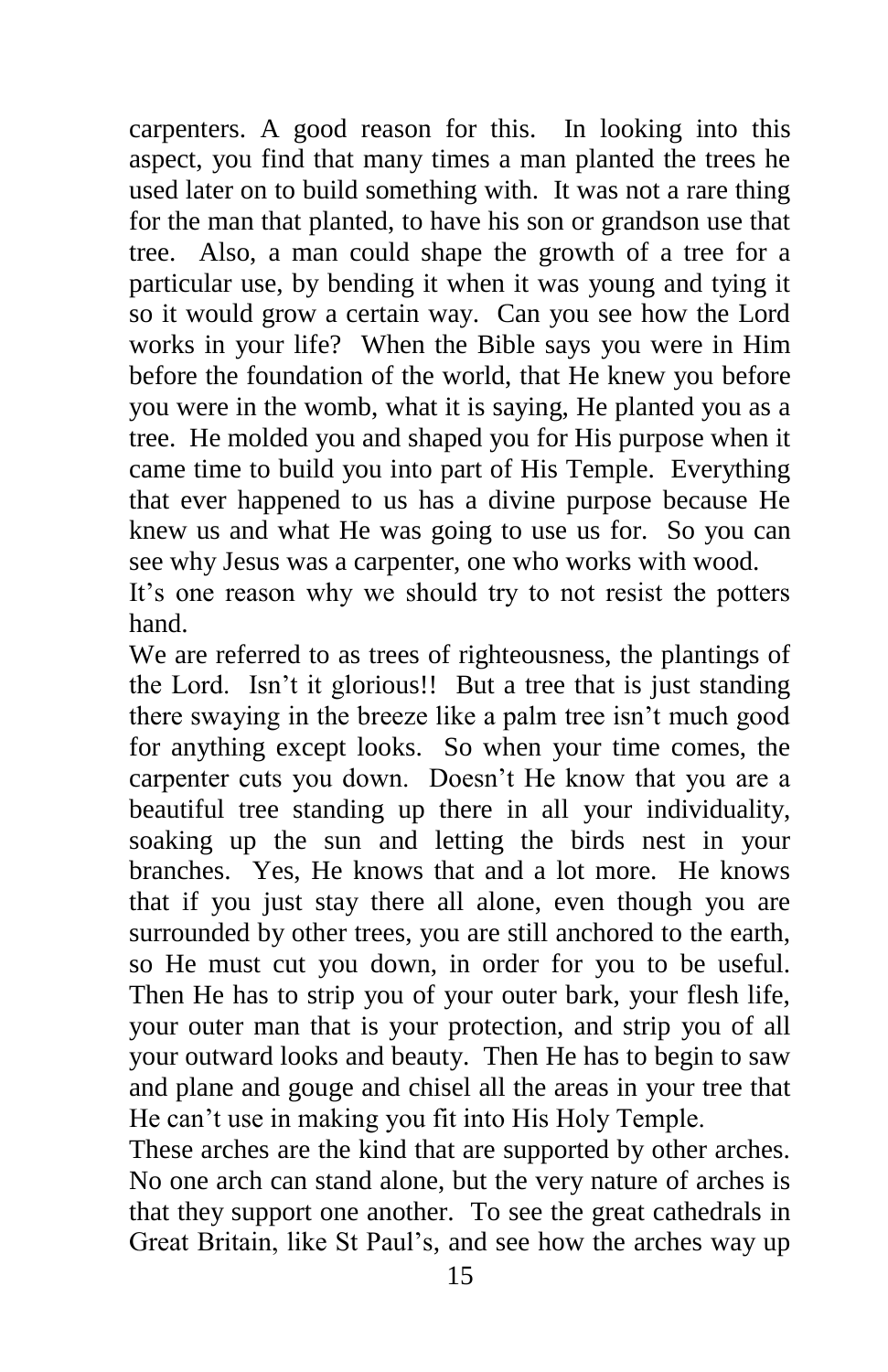there are held in place by leaning on one another. Perfectly fit together, it's a marvel.

So the carpenter works our wood over until we are able to fit perfectly with the rest of His Holy Temple. When He gets done, then all will say, surely this is the house of the Lord. Then there will be a manifestation of His nature on the earth, His Millennium Temple, that is a fit habitation for Him throughout eternity, and through whom He will govern His creation. A priest forever after the Order of Melchisedec.

It seems difficult to keep in our minds that we are not talking about a natural literal temple. Some kind of building to meet in, something we are used to calling a church. To see the new thing He is doing is going to require a spiritual mind that realizes that old things truly have passed away, and behold all things are become new.

Our ministry in this Temple made without hands will be either to the house, represented by the Abiathar ministry who had gone far away from God when Israel went astray in David's time. A type of ministry that never finished the race of enduring to the end. One of our temptations in these closing moments of this dispensation will be to follow after some other move, an Adonijah that promises better things than what we have. But the Zadok ministry are those that endure to the end without wavering. That know that they know our God is bringing about in us the very word He spoke to us so many years ago. Enduring is a quality that is essential to ending up being able to minister to God in the most Holy things.

To keep our minds in the Spirit and see even now, though we have not yet apprehended, the vision of this Temple being built in our brothers and sisters who just keep walking in the truth. To see God bringing forth the oneness Jesus spoke to us about. To see we actually are a spiritual house for His eternal dwelling place.

As we keep these things in our hearts and minds, we will come to the full reality of our calling, to enter into the first resurrection, the second death shall have no power over us,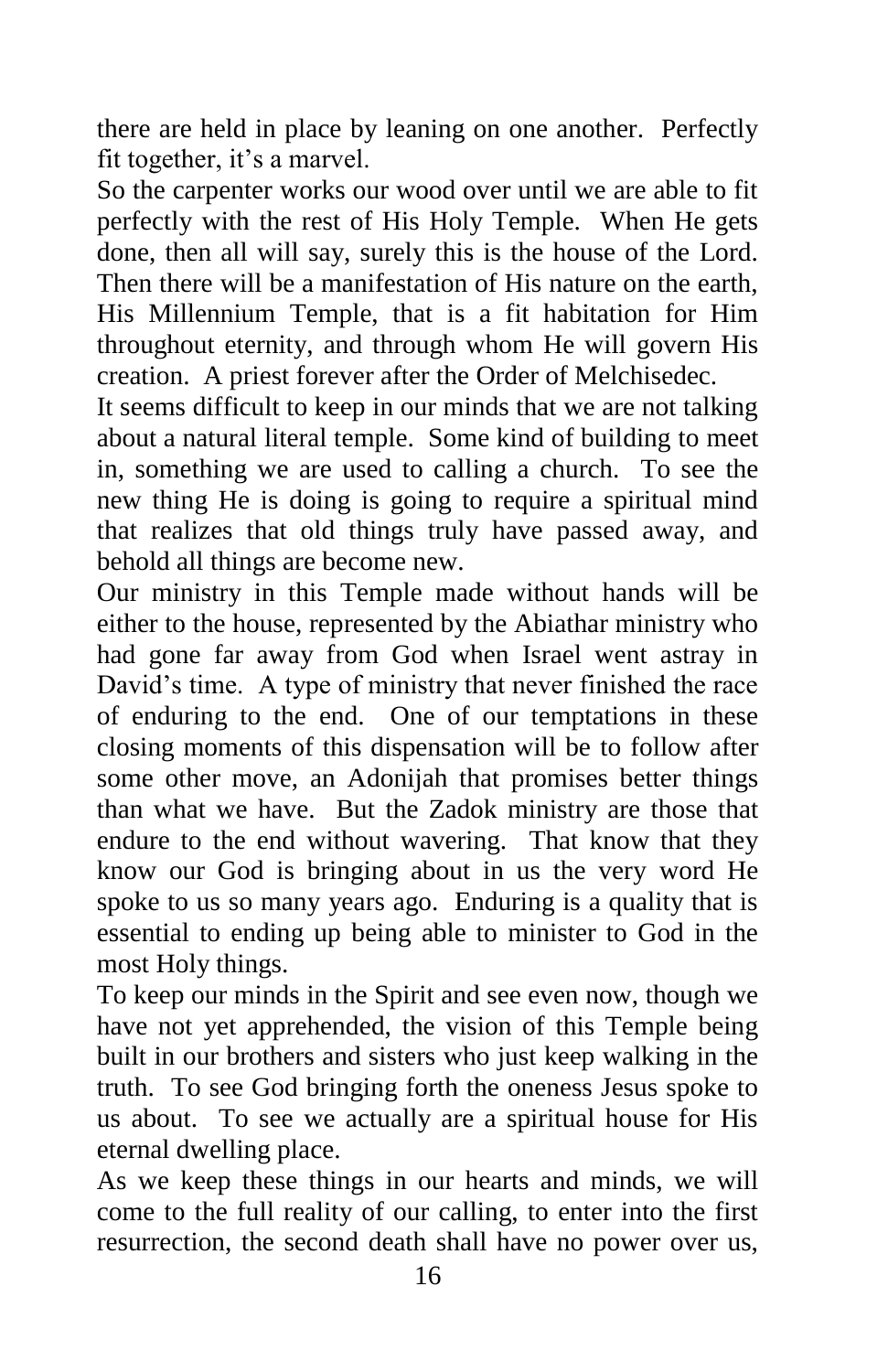and we will rule and reign with Him as His Holy, Eternal, immortal, incorruptible, Temple, as priests forever after the Order of Melchisedec.

It looks to me like the next thousand years, this coming seventh day, is going to be a wonderful expression of His life on the earth. What a time to be in Him and alive to be used of Him in whatever way He wants. Having died to all of our will, our agendas, our plans, our life. Simply going daily doing nothing but the will of the Father. At complete rest in Him. Never again having to make choices, but to just hear and obey. No sin, no sickness, no death, no situation that you won't have the answer for because you are in Him who is the answer, and He's in you as the answer. The government, that first stone that Daniel saw, growing into a mountain and covering the whole earth. What a calling we have. What a responsibility we have to give ourselves to the fulfillment of that kind of a vision that will see His Kingdom Come, His Will be Done, IN Earth, as it is in Heaven.

This Temple represents everything God ever spoke concerning the New Creation Man, that began with Jesus and ends with His body fully formed. The express image of Him to whom we have to do. Every type, every shadow in Moses tabernacle, in Abraham's family, in the tabernacle of David, in Solomon's Temple, and finally in the life of Jesus, totally fulfilled in the people who make up this Millennium Ezekiel's Temple.

Can you imagine living on this planet for a thousand years with no demon spirits to deceive the nations till the thousand years be fulfilled?? To minister to those that are still in the Outer Court realm and the Holy Place realm, and bring them into the Holy of Holies understanding. To be here and see the actual forming of the woman out of the side of this New Creation Man, and then all the nations that are called by His name coming to Him to complete God's plan and purpose for this age.

Brother Sam spoke many times of the rest of creation out there where our scientists tell us there are millions of suns